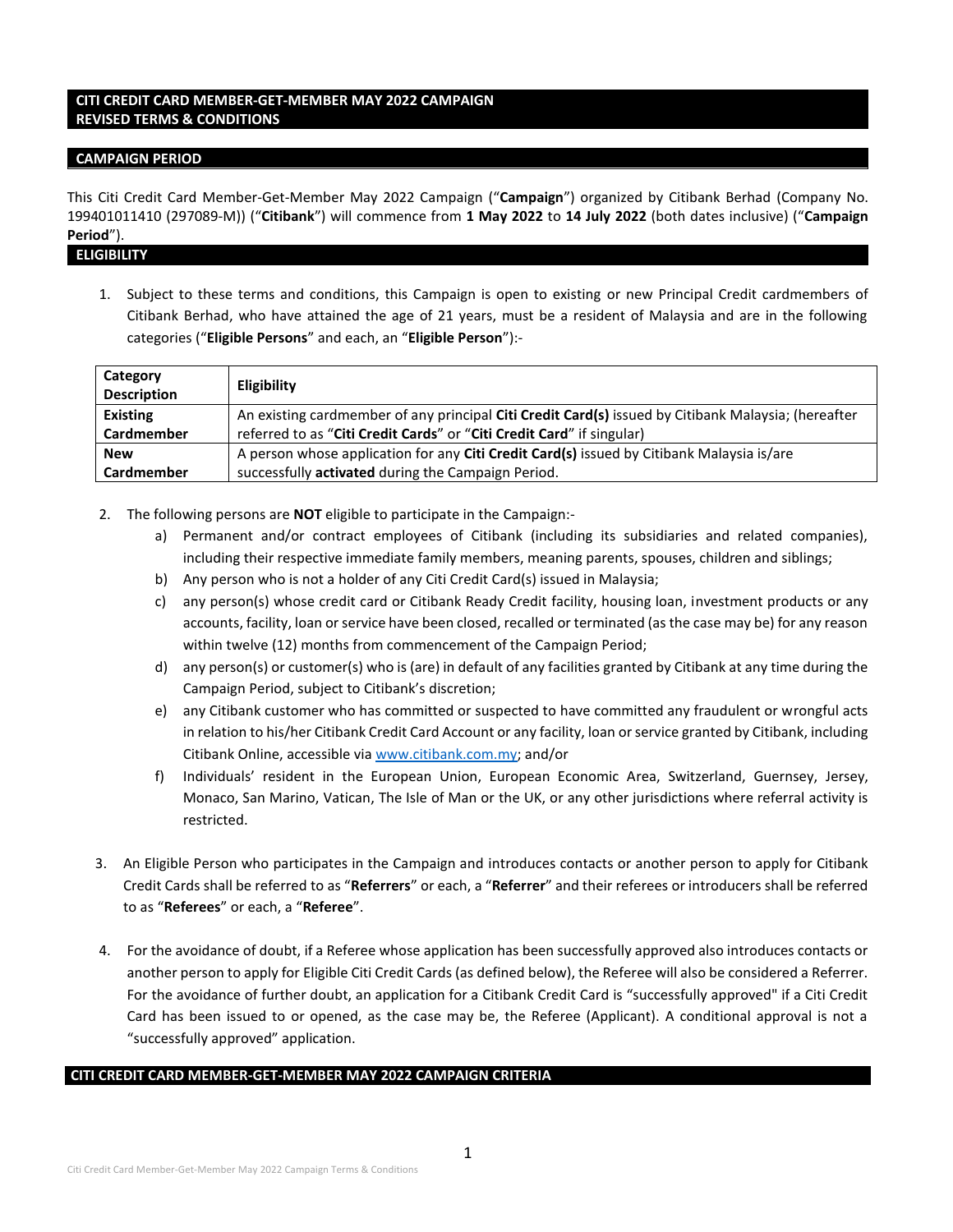5. To participate in the Campaign, a Referrer is required to meet the Citi Credit Card Member-Get-Member May 2022 Campaign criteria below:-

| Eligibility:                           | $\bullet$                                                                                                                                                                                                                                                                                                                                                                                                                                                                                                                             | Referrer shall visit www.citibank.com.my/eMGM ("Campaign Website") by clicking on                                                                                                                                                                                                                                                                                                                                                                                                                                                                                                                                                                                                                                                                                      |                                      |  |
|----------------------------------------|---------------------------------------------------------------------------------------------------------------------------------------------------------------------------------------------------------------------------------------------------------------------------------------------------------------------------------------------------------------------------------------------------------------------------------------------------------------------------------------------------------------------------------------|------------------------------------------------------------------------------------------------------------------------------------------------------------------------------------------------------------------------------------------------------------------------------------------------------------------------------------------------------------------------------------------------------------------------------------------------------------------------------------------------------------------------------------------------------------------------------------------------------------------------------------------------------------------------------------------------------------------------------------------------------------------------|--------------------------------------|--|
| <b>Referrer Mechanics</b>              |                                                                                                                                                                                                                                                                                                                                                                                                                                                                                                                                       | the link in an Electronic Direct Mailer (eDM) or visit Citi Mobile App.                                                                                                                                                                                                                                                                                                                                                                                                                                                                                                                                                                                                                                                                                                |                                      |  |
| & Criteria                             |                                                                                                                                                                                                                                                                                                                                                                                                                                                                                                                                       |                                                                                                                                                                                                                                                                                                                                                                                                                                                                                                                                                                                                                                                                                                                                                                        |                                      |  |
|                                        | Referrer self-generates unique referral URL link ("Referrer's unique referral link") on<br>$\bullet$<br>Citi Mobile App or self-generates Referrer's unique referral link by keying in Name and<br>NRIC number at Campaign Website.<br>Referrer shall introduce Referee(s) to Citibank Credit Cards/products and encourage<br>$\bullet$<br>the potential referee to apply for Eligible Citibank Credit Card by sharing the generated<br>"Referrer's unique referral link" via social media platform -<br>WhatsApp/Email/Facebook etc. |                                                                                                                                                                                                                                                                                                                                                                                                                                                                                                                                                                                                                                                                                                                                                                        |                                      |  |
|                                        |                                                                                                                                                                                                                                                                                                                                                                                                                                                                                                                                       |                                                                                                                                                                                                                                                                                                                                                                                                                                                                                                                                                                                                                                                                                                                                                                        |                                      |  |
|                                        | Referrer will be tagged to the Referee(s) and will be rewarded only if the Referee(s)<br>$\bullet$<br>makes an application through the "Referrer's unique referral link".                                                                                                                                                                                                                                                                                                                                                             |                                                                                                                                                                                                                                                                                                                                                                                                                                                                                                                                                                                                                                                                                                                                                                        |                                      |  |
|                                        | $\bullet$                                                                                                                                                                                                                                                                                                                                                                                                                                                                                                                             | Each successful Eligible Citibank Credit Cards referral will be considered as one (1)<br>successful credit card referral, regardless of the number of Eligible Citibank Credit Cards<br>applied and approved for the same customer.                                                                                                                                                                                                                                                                                                                                                                                                                                                                                                                                    |                                      |  |
|                                        |                                                                                                                                                                                                                                                                                                                                                                                                                                                                                                                                       | <b>IMPORTANT:</b><br>It is the Referrer's responsibility to ensure that their information (Name as in NRIC, NRIC<br>No., choice of referral product) used to create their unique referral code/link is captured<br>and similar to Citibank's records. Failure to do so may result in referral being invalid.                                                                                                                                                                                                                                                                                                                                                                                                                                                           |                                      |  |
| <b>Referee Mechanics</b><br>& Criteria | $\bullet$                                                                                                                                                                                                                                                                                                                                                                                                                                                                                                                             | Referee must submit and complete their application for an Eligible Citibank Credit Card<br>(defined below) within the "Campaign Period" and successfully approved by Citibank<br>on or before 14 August 2022 by completing an electronic online Citibank Credit Card<br>application form and uploading all required supporting documents to Citibank via the<br>Referrer's unique referral link.<br>Referee applying for Eligible Citibank Credit Card under the Campaign cannot be an<br><b>Existing Cardmember</b> or an Existing Cardmember seeking for a card upgrade or<br>customer who had cancelled any of his/her Citibank credit card within twelve (12)<br>months from the new credit card approved date and is re-applying for any Citibank credit<br>card. |                                      |  |
|                                        |                                                                                                                                                                                                                                                                                                                                                                                                                                                                                                                                       |                                                                                                                                                                                                                                                                                                                                                                                                                                                                                                                                                                                                                                                                                                                                                                        |                                      |  |
|                                        |                                                                                                                                                                                                                                                                                                                                                                                                                                                                                                                                       | The following are the list of the eligible Citi Credit Cards for this Campaign ("Eligible Citi<br>Credit Cards"):-                                                                                                                                                                                                                                                                                                                                                                                                                                                                                                                                                                                                                                                     |                                      |  |
|                                        |                                                                                                                                                                                                                                                                                                                                                                                                                                                                                                                                       | Citi PremierMiles Credit Card;                                                                                                                                                                                                                                                                                                                                                                                                                                                                                                                                                                                                                                                                                                                                         | Citi Cash Back Platinum Credit Card; |  |
|                                        |                                                                                                                                                                                                                                                                                                                                                                                                                                                                                                                                       | Citi Rewards Credit Card;                                                                                                                                                                                                                                                                                                                                                                                                                                                                                                                                                                                                                                                                                                                                              | Citi Cash Back Credit Card;          |  |
|                                        |                                                                                                                                                                                                                                                                                                                                                                                                                                                                                                                                       | Citi Clear Credit Card;                                                                                                                                                                                                                                                                                                                                                                                                                                                                                                                                                                                                                                                                                                                                                | Citi Simplicity+ Credit Card.        |  |
|                                        |                                                                                                                                                                                                                                                                                                                                                                                                                                                                                                                                       | Lazada Citi Credit Card;                                                                                                                                                                                                                                                                                                                                                                                                                                                                                                                                                                                                                                                                                                                                               |                                      |  |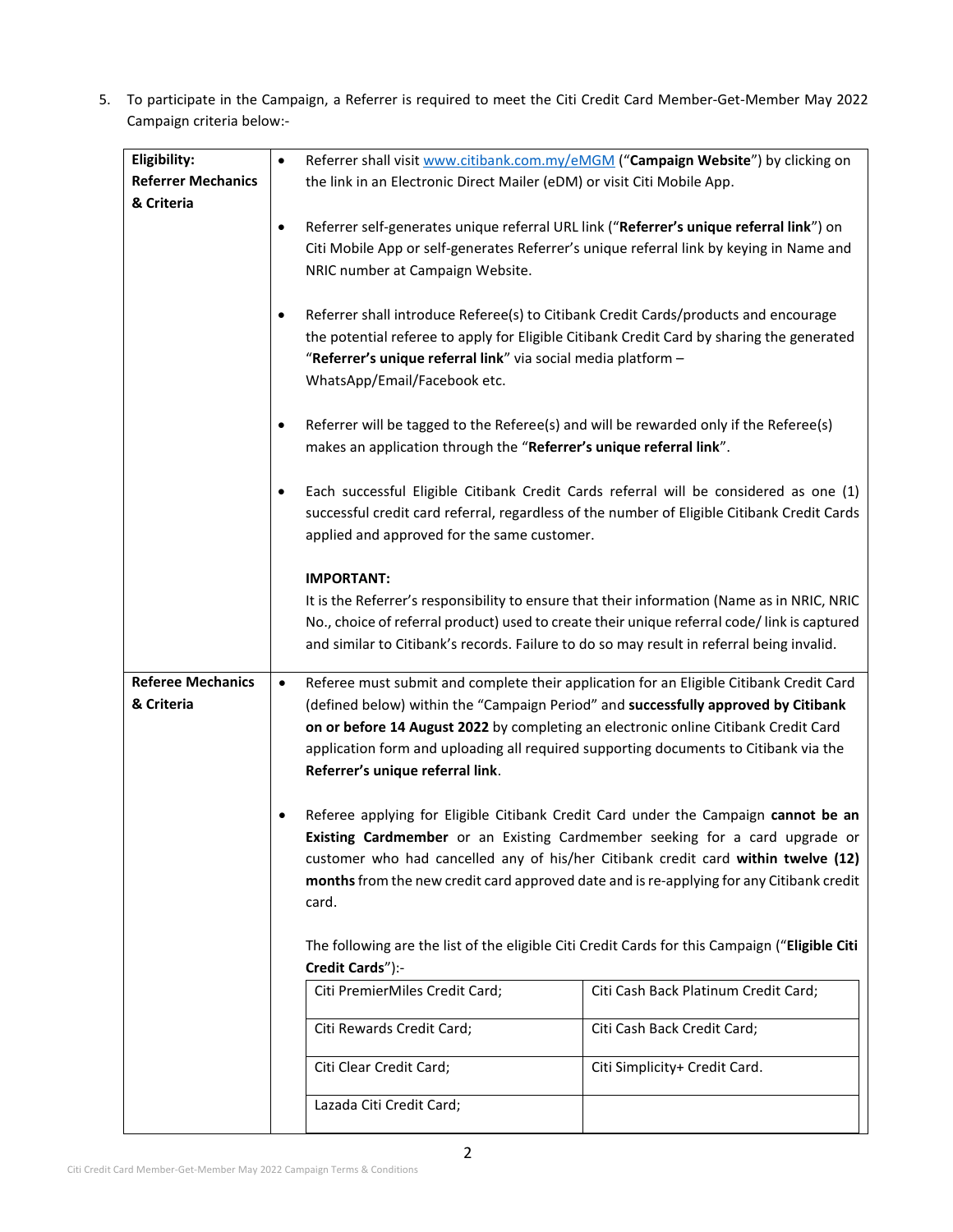| <b>IMPORTANT:</b> |                                                                                                                                                                                                                                                                                                                                                                                                                                                                                        |
|-------------------|----------------------------------------------------------------------------------------------------------------------------------------------------------------------------------------------------------------------------------------------------------------------------------------------------------------------------------------------------------------------------------------------------------------------------------------------------------------------------------------|
|                   | 1. The offers in this Citi Credit Card Member-Get-Member May 2022 Campaign Terms<br>and Conditions are effective from 1 May 2022. For avoidance of any doubt, Referee<br>who submitted their credit card application(s) under the Citi Credit Card Member-<br>Get-Member January 2022 Campaign Terms and Conditions before 1 May 2022 will<br>still be bound by previous Member-Get-Member campaigns even if their<br>application(s) have been successfully approved after 1 May 2022. |
| 2.                | All Referee application under this campaign must be made through the Referrer's<br>unique referral link. Each Referrer is provided with a unique referrer link for<br>purposes of Citibank's administration of the Campaign, including identifying a<br>Referee to a Referrer. The Referee must use that unique referral link to apply. Other<br>application channels will not be valid for this campaign.                                                                             |
|                   | 3. In the event a Referee is referred to Citi by more than one Referrer, only one<br>Referrer will be eligible for the Offer based on the unique referral link that is being<br>successfully approved.                                                                                                                                                                                                                                                                                 |
|                   | 4. It is the Applicant or Referee's responsibility to ensure that their information<br>(NRIC No., choice of referral product) captured at the Referee link (generated from<br>Referrer's unique referral link) is the same as in Citibank's records. Failure to do<br>so may result in the referral being invalid and no Reward(s) rewarded.                                                                                                                                           |

6. For the avoidance of any doubt, "**successfully approved**" means an Applicant's "Referee" Card application that is applied during the Campaign Period and approved by Citibank on or **before 14 August 2022** and a conditional approval of a Card application is not a "**successfully approved**" application. An Applicant whose application is successfully approved in accordance with these Terms and Conditions is hereinafter referred to as a "**Successful Applicant**".

# **CAMPAIGN MECHANICS**

- 7. To qualify for Campaign Prize, Referrer shall refer a minimum of **one (1)** successful referral during the "**Campaign Period"** and such application must be successfully approved by Citibank on or before **14 August 2022**.
- 8. Referrers shall be entitled to receive up to RM3,000 cash back and 1 AirPods Rewards throughout the Campaign Period if they satisfy the mechanics and criteria in Table A below. Notwithstanding the maximum Cash Back Reward (as defined below) for the Campaign Period, each Referrer can only earn up to RM1,000 cash back for each Campaign Month. "Campaign Month" refers to the time period within the Campaign Period as follows:-

| <b>Campaign Month</b> | Period                             |
|-----------------------|------------------------------------|
|                       | From 1 May 2022 till 31 May 2022   |
|                       | From 1 June 2022 till 30 June 2022 |
|                       | From 1 July 2022 till 14 July 2022 |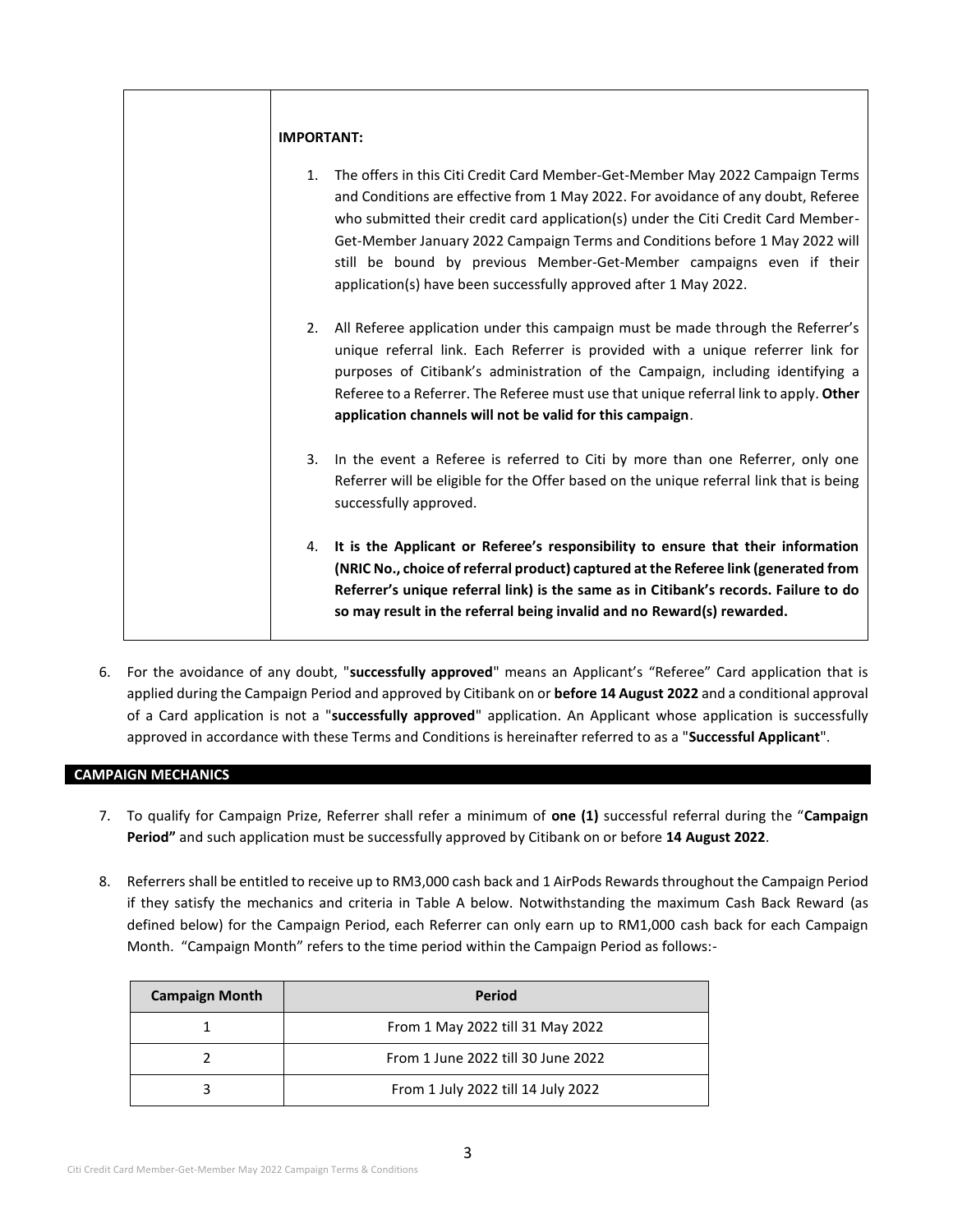### **Table A**

| <b>Tiering</b> | <b>Successful Referrals Approved</b><br><b>Citibank Credit Card</b>    | Reward(s)                                                                                |
|----------------|------------------------------------------------------------------------|------------------------------------------------------------------------------------------|
| Tier 1         | Each successful referral                                               | RM100 cash back*<br>(Up to RM1,000 cash back per Campaign Month)<br>("Cash Back Reward") |
| Tier 2         | 3 <sup>rd</sup> successful referrals and above<br>(Additional Rewards) | AirPods 2 <sup>nd</sup> generation worth RM589***<br>("AirPods Reward")                  |

Cash Back Reward, and Airpods Reward shall be collectively known as "Rewards". Note:

- \*If Referrer has 2 successful referrals during the Campaign Period, Referrer will receive 2x RM100 cash back. \*\*If Referrer has 3 successful referrals during the Campaign Period, Referrer will receive 3x RM100 cash back + 1x AirPods.
- The Cash Back will be capped at RM1,000 per Referrer per Campaign Month for Citi Credit Card referrals. If Referrer has 11 successful referrals within the same Campaign Month, Referrer will receive 10x RM100 cash back + 1x AirPods.

# **ADDITIONAL TERMS & CONDITIONS AND DISCLAIMERS**

- 9. The following additional terms and conditions shall apply for **Cash Back Reward**:
	- i. The Cash Back Reward will be credited to the Referrer's highest tiered Citi Credit Card. If the Referrer has only one (1) Citi Credit Card, the Cash Back Reward will be credited into that Card **within six (6) weeks** from the last calendar day of each Campaign Month where the application is successfully approved. For application submitted within the final Campaign Month, the cash back will be credited within six (6) weeks from the last calendar day of the subsequent final Campaign Month where the application is successfully approved (as the case may be);
	- ii. The Cash Back will be reflected in the Referrer's subsequent monthly statement following that period, provided that the Referee's Citi Credit Card has not been cancelled, suspended or terminated for any reason whatsoever;
	- iii. The Referrer's Citi Credit Card must be in good standing (including current in repayments) and has at least one (1) spend transaction at the point of which the Cash Back is rewarded. Citibank reserves the right to revoke or cancel any Cash Back if any of the Referrer's Credit Card is cancelled, suspended or terminated for any reason whatsoever;
	- iv. Supplementary Citi Cardmembers are not entitled to receive the Cash Back. Cash Back will be given to the principal Citi Cardmember only;
	- v. Cash Back is non-exchangeable for cash, credit or kind, whether in part or in full.
	- vi. Citibank reserves the right, as it deems fit to substitute the Cash Back with another product of similar retail value with prior notice; and
	- vii. If there is any non-receipt of the Cash Back Reward , the Referrers is required to contact CitiPhone at 03- 2383 0000 by 30 November 2022 at the latest, to request for an inquiry. No request for any inquiry will be processed after 30 November 2022.
- 10. The following additional terms and conditions shall apply for **AirPods Reward**: -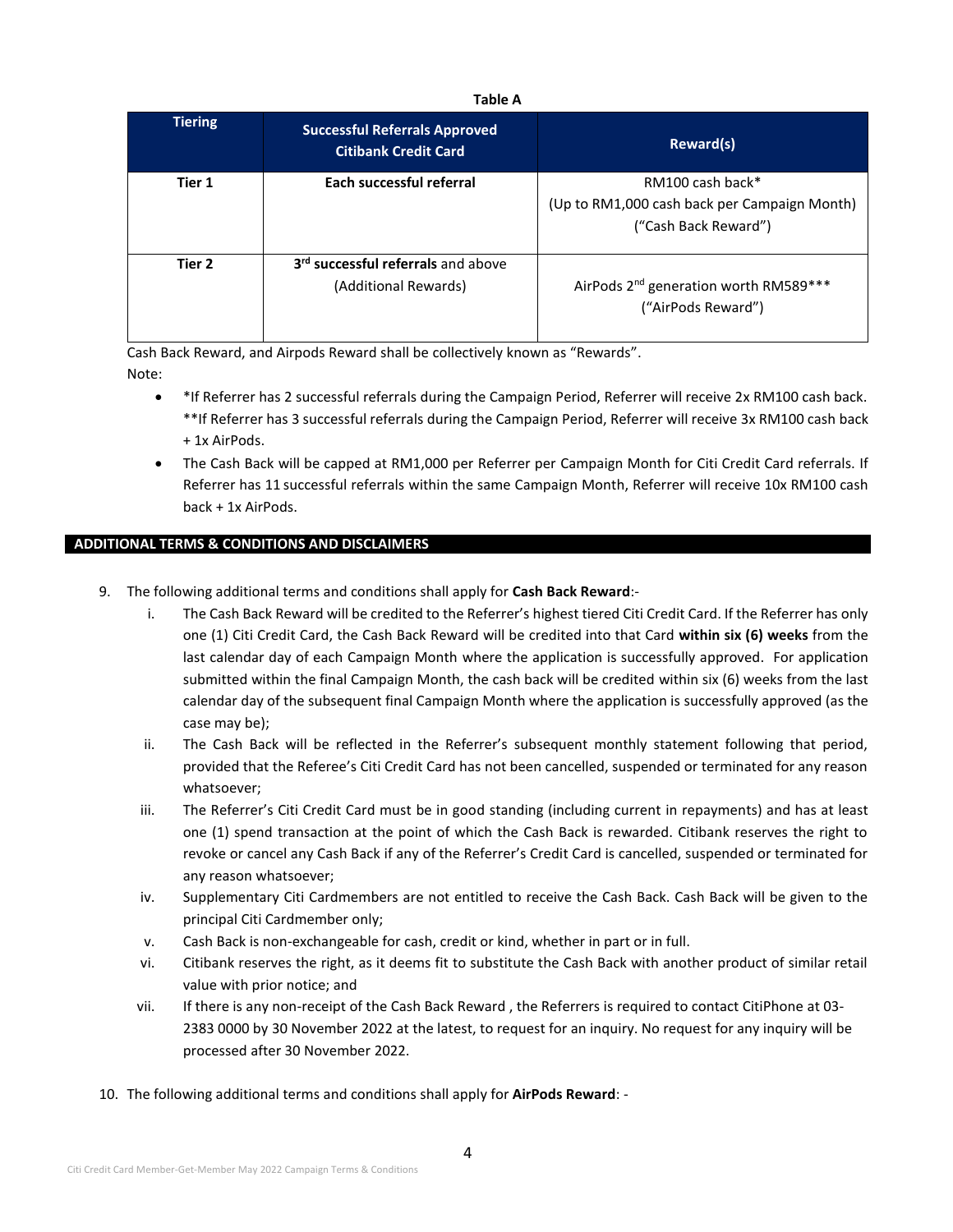- i. The AirPods Reward will be given in the form of a unique e-code issued by Citibank's participating partner merchant ("Partner") and sent by Citibank via Email or SMS (Short Messaging System) **within ten (10) weeks** from the last calendar day of the Campaign Period;
- ii. Referrers are responsible for redeeming the AirPods Reward directly form Partner's website as stated in the SMS sent by Citibank within the validity of the unique e-code;
- iii. AirPods Reward has to be redeemed within the validity period of the e-code as indicated in our communication whichever earlier from the date the Referrer receives an Email or SMS from Citibank and the instructions on how to redeem the Rewards can be found on Partner's website. If the AirPods Reward remains unused or unredeemed after the said period, the AirPods Reward will lapse and will not be replaced;
- iv. Supplementary Citi Cardmembers are not entitled to win the AirPods Reward. AirPods Reward will be given to the principal Citi Cardmember only;
- v. AirPods Reward is not transferable, nor exchangeable for cash or credit or kind whether in part or in full;
- vi. AirPods Reward are given out on "as is" basis;
- vii. AirPods Reward is subject to availability from the supplier. In the event that the supplier is unable to supply the same model of the AirPods Reward, Citibank reserves the right, as it deems fit to substitute the AirPods Reward with another product of similar retail value;
- viii. AirPods Reward does not include any accessories or items that are shown in any advertisements or promotional materials as they are for illustrative purposes only;
- ix. The delivery of the AirPods Reward will be fulfilled by Partner;
- x. For the avoidance of any doubt, the unique e-code received by the Referrer can only be used on Partner's website;
- xi. To the fullest extent permitted by law, there are no, and Citibank expressly excludes and disclaims any, representations, warranties, or endorsements, expressed or implied, written or oral, including but not limited to, any warranty of quality, merchantability or suitability or fitness for a particular purpose in respect of the AirPods Reward. All disputed, claims or warranties must be addressed with the supplier or the manufacturer. Referrers will be solely responsible to bear any taxes, charges or fees attributable to such purchases;
- xii. The title in the AirPods Reward and any risk of loss or damage to the AirPods Reward will pass to the Referrers upon delivery of the AirPods Reward to such Referrers. Citibank shall not be liable for or obliged to recognize or replace any defective, lost, damaged or stolen AirPods Reward where such defect, loss or damage in respect of the AirPods Reward is not due to the fault and/or negligence of Citibank; and
- xiii. If there is any dispute or non-receipt of the AirPods Reward, Referrers are required to contact CitiPhone at 03-2383 0000 by 30 November 2022 at the latest to request an inquiry. No request for any inquiry will be entertained after 30 November 2022.

### **OTHER TERMS AND CONDITIONS**

- 11. In addition and pertaining to Partner engagement, Applicants and/or Eligible Persons are responsible to read and understand the Partner's security and privacy policies and terms and conditions (including their end-user license agreement(s)), including for purposes for fulfilment of the Reward(s). No data transmission over the internet are guaranteed to be completely secure, and to the fullest extent permitted by law, neither Citibank, nor its officers, directors, employees, subsidiaries or affiliate entities warrant the security of any information you transmit nor shall be liable for any losses or damages (directly or indirectly) arising out of any security breach or intrusions.
- 12. Citibank has the discretion to forfeit the said Reward(s) under this Campaign if the Referrer is found to be a person  $who:$ 
	- i. is not eligible to participate in the Campaign and/or receive the Reward(s); and/or,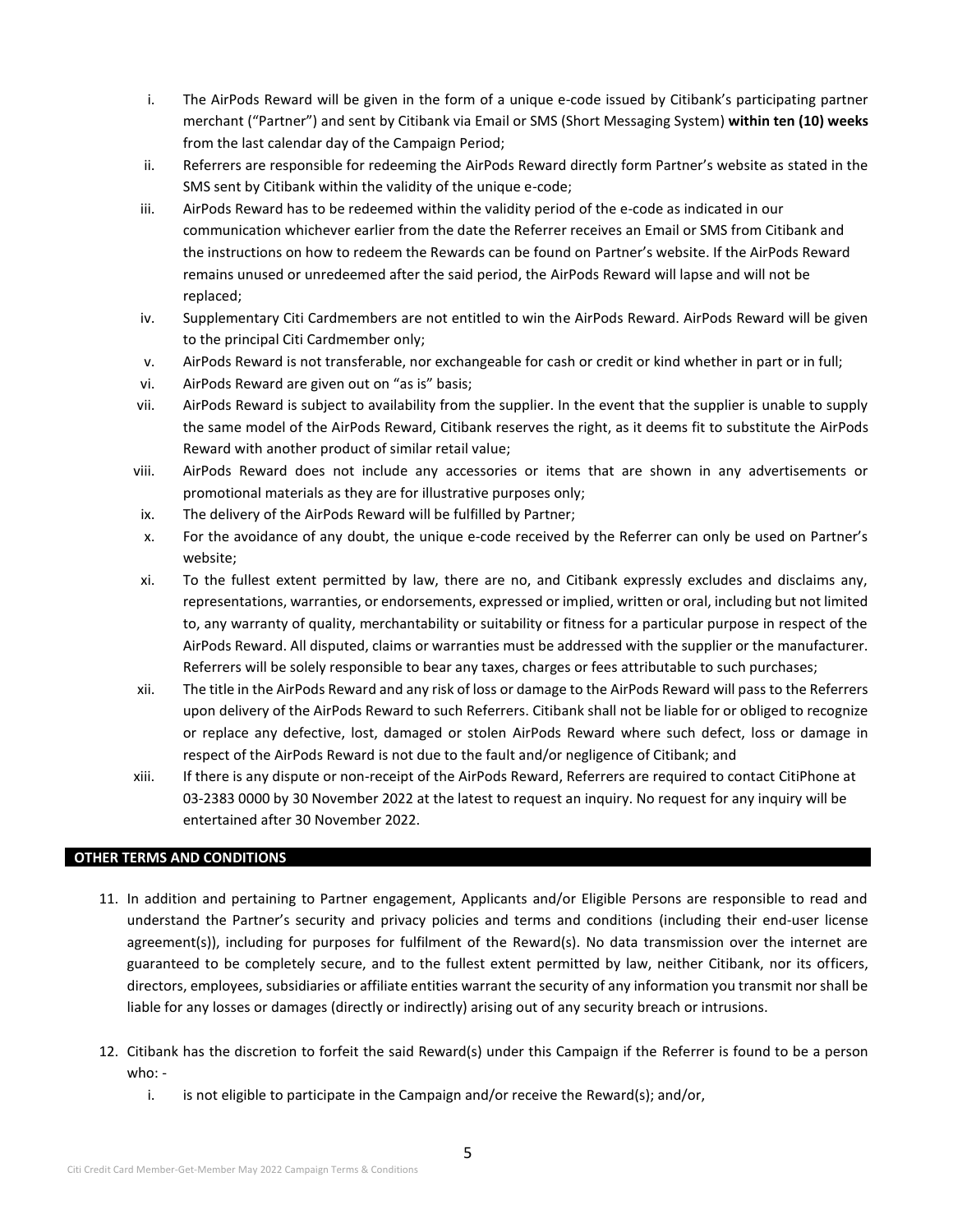- ii. has committed or is suspected of committing any misconduct, fraudulent or wrongful acts in relation to his/her use of any Citibank services or facilities.
- 13. Citibank's decision on all matters relating to the Campaign will be final and binding.
- 14. To the fullest extent permitted by law, by participating in this Campaign, each and every Participant is agreeing that he/she will not hold Citibank and its officers, servants, employees, representatives and/or agents, liable for any loss or damages that he/she may incur, in connection with the Campaign. Any liability that Citibank may have to any Eligible Person/ Participant/ Referrer or any other person (if any) is limited to Direct Damages only, "Direct Damages" means actual damages or losses suffered by the Eligible Person/Participant/Referrer or any other party (if any) as a result of a direct and immediate action by Citibank and shall not include any compensation for special, punitive, indirect, incidental or consequential damages or losses of any kind whatsoever, including but not limited to loss of profits, business or value, whether or not foreseeable.
- 15. Citibank will not be liable for any default due to any act of God, war, riot, strike, lockout, industrial action, fire, flood, drought, storm, epidemic, pandemic, technical or system failure or any event beyond the reasonable control of Citibank.
- 16. Citibank reserves the right as it deems fit to vary or change any of these terms and conditions from time to time or cancel, terminate, withdraw, or suspend this Campaign and/or replace this Campaign with another similar promotion, campaign or program with prior notice. Such variation, changes, cancellation, termination, withdrawal or suspension will be notified by posting on the Campaign Website or on Citibank Online, accessible at [www.citibank.com.my](http://www.citibank.com.my/) or in any other manner as Citibank deems fit. In this respect, the Participants participation in this Campaign also signifies his/her agreement to access the Website at regular intervals to view these terms and conditions and to ensure that they are kept up-to-date with any variations or changes which Citibank may effect from time to time. Participants also agree that their continued participation in this Campaign will constitute their acceptance of these terms and conditions (as varied from time to time). For the avoidance of doubt, any cancellation, termination, withdrawal or suspension by Citibank of this Campaign will not entitle the Participant to any compensation against Citibank for any and all loss or damage that may be suffered or incurred by the Participant as a direct or indirect result of the act of cancellation, termination, withdrawal or suspension.
- 17. Any terms and conditions applicable to this Campaign which is illegal, prohibited or unenforceable under any law or regulation shall be ineffective to the extent of such illegality, voidness, prohibition or unenforceability without invalidating the remaining provisions.
- 18. The products and services mentioned in this Campaign terms and conditions are not offered to individuals resident in the European Union, European Economic Area, Switzerland, Guernsey, Jersey, Monaco, San Marino, Vatican, The Isle of Man or the UK, or any other jurisdictions where referral activity is restricted. This Campaign is not, and should not be construed as, an offer, invitation or solicitation to buy or sell any of the products and services mentioned herein to such individuals.
- 19. These Terms and Conditions are governed by and construed under the laws of Malaysia.

#### **CITIBANK'S PRIVACY POLICY**

At Citi, the security of personal information about you is our priority. We protect this information by maintaining physical, electronic, and procedural safeguards that meet applicable law. We train our employees in the proper handling of personal information. When we use other companies to provide services for us, we require them to protect the confidentiality of personal